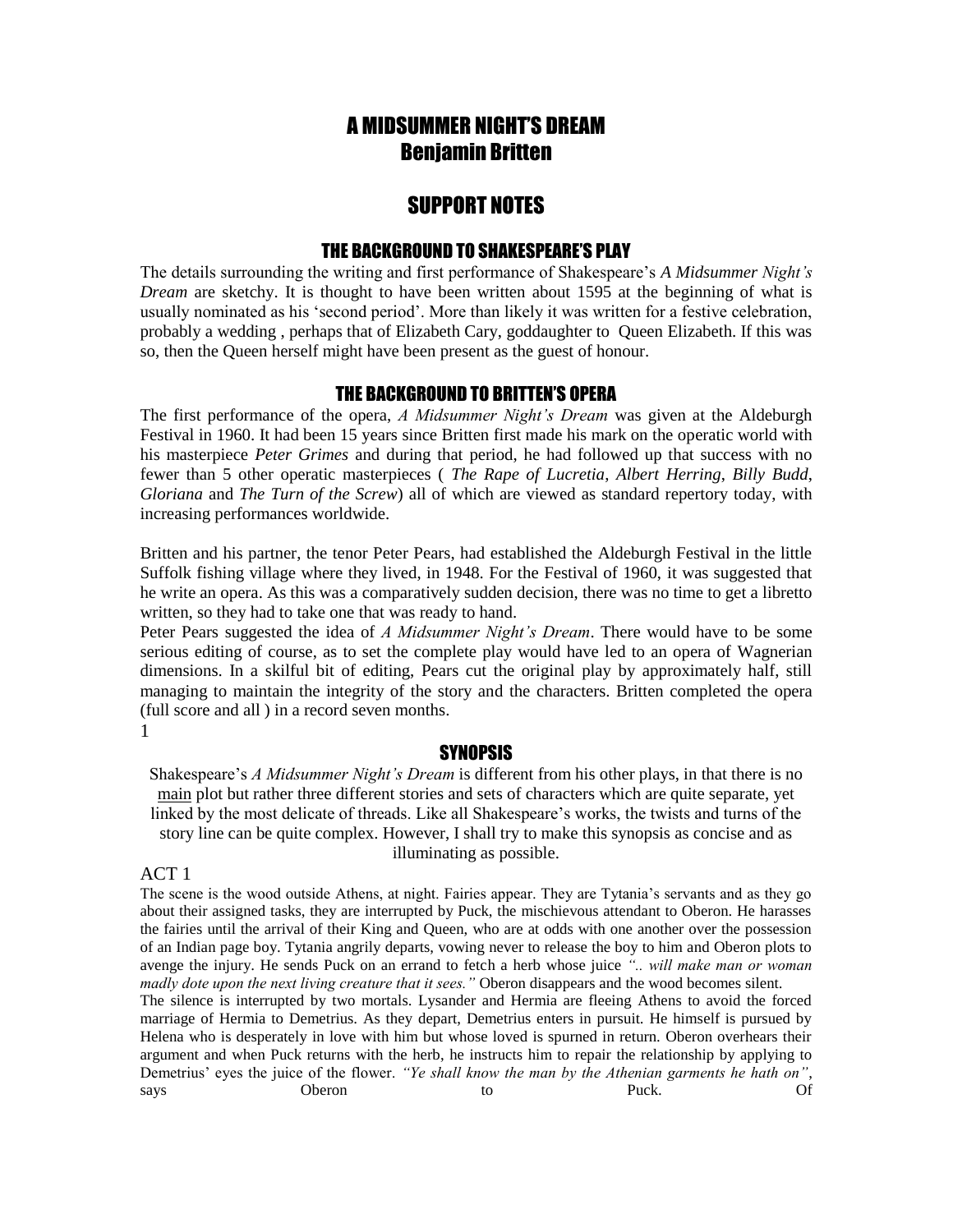course, unknown to Oberon, there are two such men in the wood. The seed of confusion and misrepresentation is planted.

We now meet our third group of characters, the six Rustics. They have come to the wood to rehearse their play, which they are to perform for the Duke at his wedding celebrations. Quince attempts to assign each man his part but is frequently thwarted by Bottom, a self appointed authority on most things and it seems, capable of playing all the parts by himself. However things are finally sorted out and they arrange a forward rehearsal, and with their final whispered *'adieu',* once more the wood is left empty.

Hermia and Lysander are lost and exhausted and they lie down to sleep. Puck enters and with Oberon's description of Demetrius also suiting Lysander, he squeezes the juice of the magic flower into his sleeping eyes. The comedy of errors begins. Helena, still in pursuit of Demetrius, comes across the sleeping Lysander and wakes him. Under the spell of the herb, Lysander ardently declares his love for Helena who understandably is perplexed. She runs out followed by Lysander. Hermia wakes with a start and follows where Lysander led.

Tytania enters with her retinue of fairies whom she bids sing her to sleep. Oberon appears and administers the juice into her eyes, bidding her *"wake when some vile thing is near."*

#### ACT 2

Tytania is asleep in her bower. The Rustics enter to rehearse their play. Having sorted out some 'production problems', they commence the rehearsal observed by Puck. He follows Bottom at one of his exits and transforms the mortal into an ass. His companions, terrified run off. Alone and somewhat apprehensive, Bottom sings a crude song to raise his spirits. His bellowing awakens Tytania, who under Oberon's spell falls in love with him. She assigns her attendants to cater for his every whim and after much indulgence, music and dancing, Bottom falls asleep in the arms of Tytania.

Oberon expresses his delight at Tytania's predicament. However, Puck has been mistaken over the lovers and Demetrius and Hermia are clearly at cross purposes. Puck is dispatched to find Helena, and Oberon squeezes more juice into Demetrius' eyes before Puck returns with Lysander and Helena. Helena upbraids Lysander for his faithlessness to Hermia. Demetrius awakes, sees Helena and now she has two adoring swains. 2

Hermia's entry adds a further complication and Helena decides she is the victim of a plot. There ensues a bitter quarrel which becomes very personal on the part of the ladies. They all depart, the ladies at odds , the men to fight a duel. Oberon who has observed this, becomes furious and vents his rage on Puck. His anger spent, he instructs Puck to seek out the lovers and right the wrong. This time Puck gets it right and the correctly paired lovers are lulled to sleep by the fairies. All that is left is for Puck to administer the juice into Lysander's eyes.

#### ACT 3

Dawn reveals Tytania and Bottom and the four lovers still asleep. Oberon undoes the spell on Tytania and they are reconciled.

The lovers slowly wake and they too are reconciled. They leave and Bottom, left alone on stage begins to wake. He sings of the wondrous 'dream' that he has had. As he departs, the other rustics come in, still at a loss to explain Bottom's disappearance. Without him it will be impossible to perform the play for the Duke. Their depair is turned to joy at the reappearance of Bottom. In a flurry of jubilation, they make their preparations and depart for the palace.

#### Scene ii: Theseus's Palace

Theseus and Hippolyta enter and in a few phrases voice their impatience that the wedding events of the day have not yet given way to the consummation of the night. The four lovers enter and beg successfully for the Duke's pardon and blessing. It is then time for the evening's entertainment as the Rustics present their play (a delightful parody of opera seria - more on that later).

Midnight tolls and all the mortals retire. It is now left to the fairies to give their benediction to the house and the recently married couples, and for Puck to bid farewell to the audience.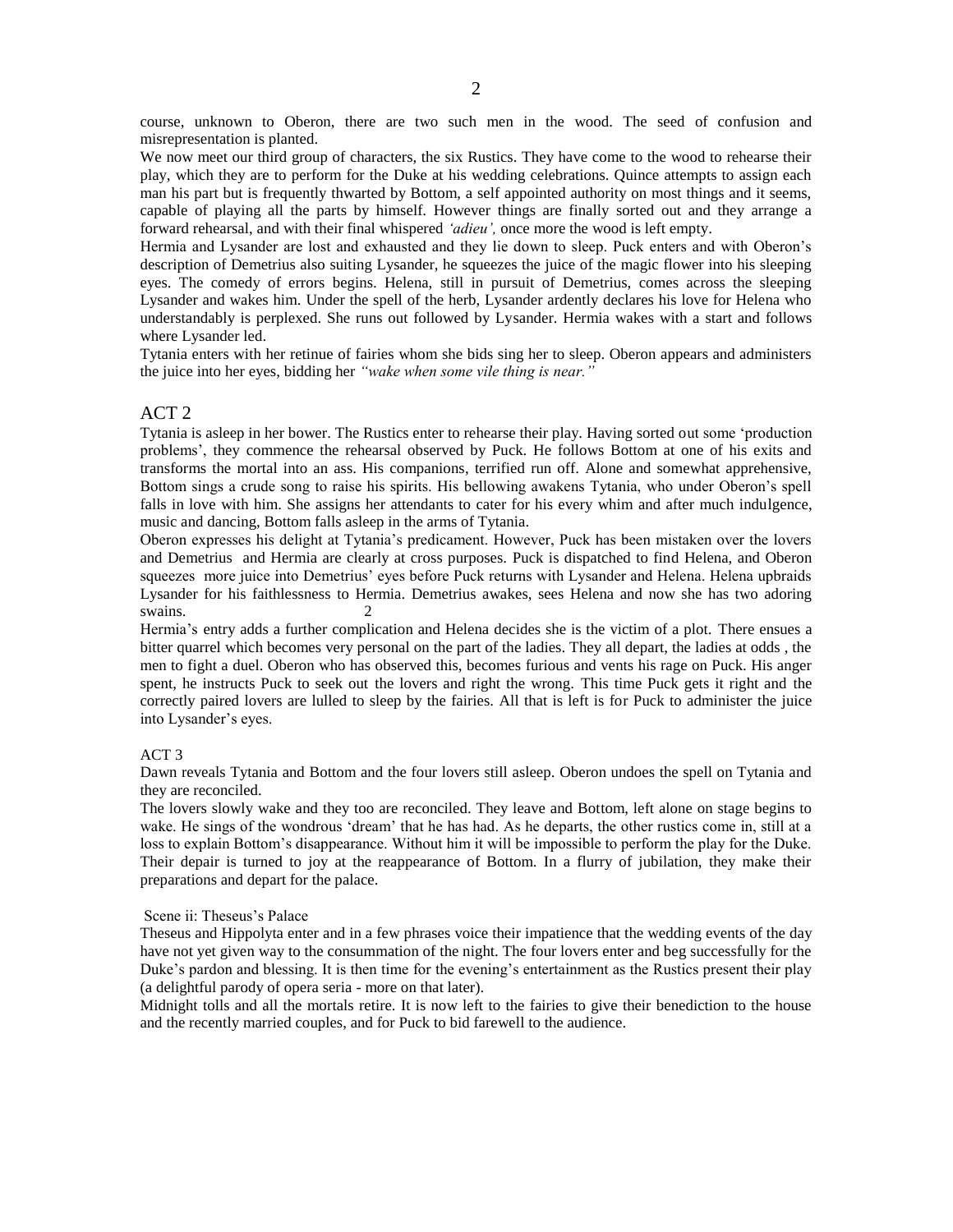# 3 THERE ARE FAIRIES AT THE BOTTOM OF MY GARDEN

Belief in the fairy world stretches far back into the history of human folklore. Every community seems to have its own superstitions concerning these beings that are neither human nor divine. One theory of their origins holds that the first inhabitants of the European continent were smallish dark people who lived more or less underground and fled to the swamps, woods and hills when the taller white invaders occupied their land. They were thought to have magical powers and although they could be mischievous, were generally thought to be benevolent toward humans. From these beginnings sprang the mythology of elves, goblins and fairies that has enriched the cultures of almost every nation on the globe.

The fairy stories that have come down to us today are really just reworkings of the ancient myths of the Greeks and the Romans, who believed that all sorts of objects and places had their own special spirits.There were fauns, spirits of the countryside, and naiads or water nymphs and spirits of the woods and hills. The incorporation of these characters into the spoken and written traditions of the various cultures, contributed attributes that were unique to the particular locality, while maintaining some common characteristics. So the pixies in the West of England in reality, are cousins to the trolls in Scandanavia, the leprechauns of Ireland and the kobolds of Germany. The relatively recent stories of Grimm, Hans Christian Andersen and J.M. Barrie (*Peter Pan*) illustrate these local characteristics, but probably the most interesting, as far as lineage with the original idea , are the stories of J.R.R. Tolkien. His hobbits seem much closer to the smallish dark people that were said to be the original European inhabitants than the delicate-winged 'tinkerbells' of todays children's stories.

It is not surprising that Shakespeare knew a lot about supernatural beings and their activities. He was brought up in a small market town, and fairy stories were more common in the country than in the cities. Also, he read widely and by doing so he gathered information on many traditions. The fairy characters in his *A Midsummer Night's Dream*, certainly have their origins in more than one tradition. In the next 'newsletter', I will examine these characters and their origins in a little more detail.

I like the idea of nature being possessed by spirits or fairies and it is an idea we will pursue in our production next year. The fairies *are* the wood, the wind, the dewdrops and by their existence they bless us as nature blesses us. They can also be quite mischievous as can nature, but ultimately we exist with them and under their spell. As we try to find our way out of the metaphorical woods (as the mortal characters in the play try to do), Shakespeare and Britten hold a mirror to our own state and by thus looking at what is reflected there, we may find cause to whisper to ourselves with gentle amusement, Puck's sobering words:

" *Lord what fools these mortals be*"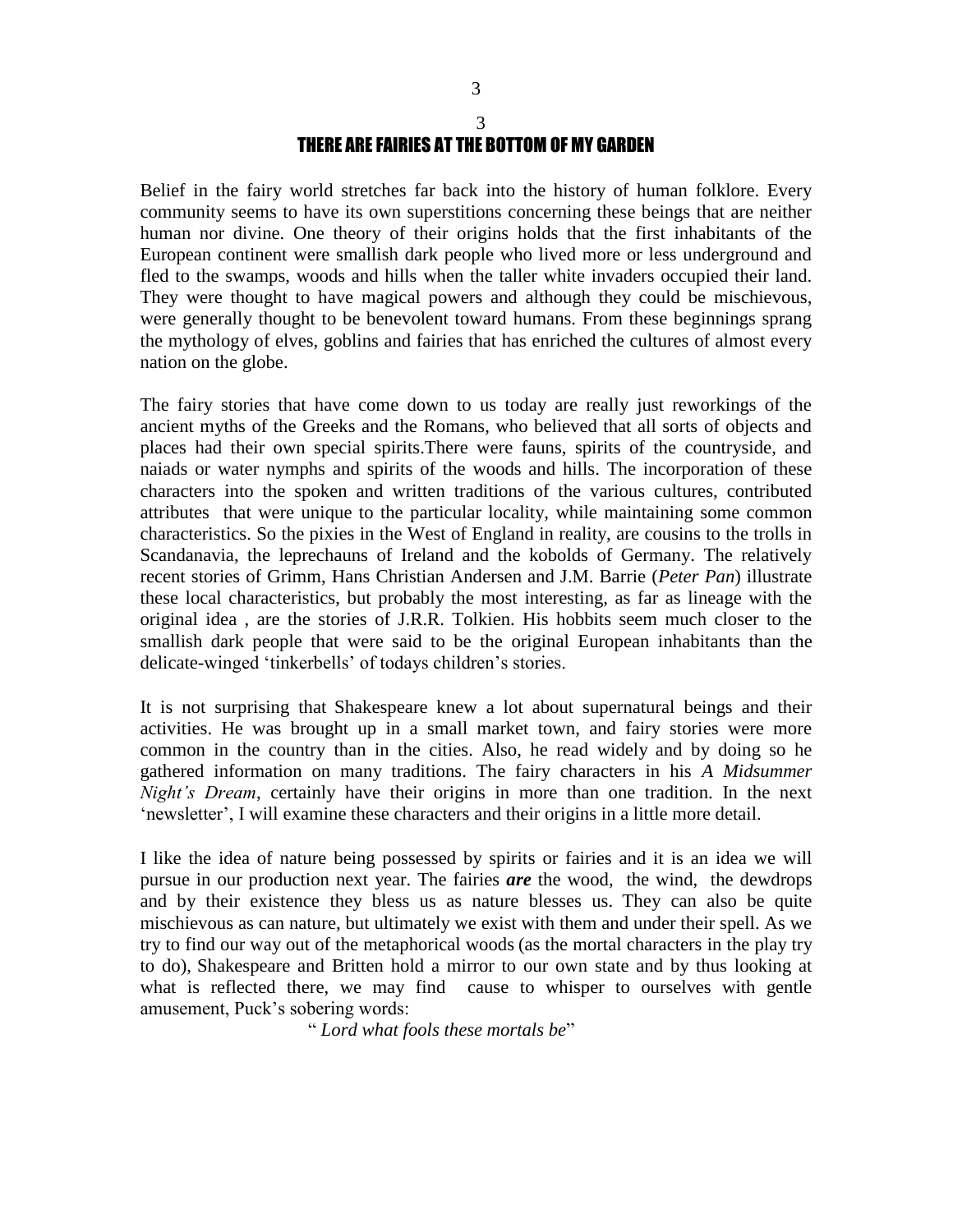### BRITTEN'S TONAL SYSTEM IN 'A MIDSUMMER NIGHT'S DREAM'

When Britten finished his studies at the Royal College of Music in the summer of 1934, it was his wish to further his studies abroad. The master he wanted to work with was none other than Alban Berg, one of the 'big three' of the Expressionist School, whose opera *Wozzeck* he had recently heard for the first time. As it happened, such a wish never eventuated. The powers-that-be at the Royal College advised his parents that such a move would be unwise. Not only was there a distrust of the avant garde (Britten's application to the College library to obtain a score of Schoenberg's *Pierrot Lunaire* was knocked back), but there was an implication that there was a sort of 'moral' decadence associated with the expressionist school and with serialism in particular. Such a stance says as much about the conservatism of English music at the time, which was dominated by the dense pastoral textures of the Nationalist school, as about Britten's own upbringing.<sup>1</sup> It is an interesting exercise to speculate as to what course Britten's style would have taken if indeed such a collaboration eventuated. He took the advice of his family and mentors and stayed in England and commenced work as a professional composer, mainly writing music for stage and films in those early days.

The dodechaphonic or twelve-tone system, as formulated by Schoenberg, may have held some fascination for Britten when considering working with Berg, but if so it was short lived and it was never developed in his compositions. At the heart of Schoenberg's system was the principle of tonal equality. In opposition to this, Britten's expressive medium was via a system of tonal hierarchies. In fact, in *A Midsummer Night's Dream*, there is a scene in the Rustic's play, where Britten parodies the technique. Let's hope that it was with tongue-in-cheek that after Snout's monologue as Wall (wherein he sings in Schoenbergian sprechstimme, using all 12 tones with appropriate inversions and in correct retrograde motion), Britten places Hippolyta's comment:

### *"This is the silliest stuff that ever I heard"*

So, how do we reconcile Britten's rejection of serialism with his obvious fascination with pan-tonalism. There were rumors of defection to the dodecaphonic cause when in 1954, he composed *The Turn of the Screw*, a chilling ghost story based on a novel by Henry James. The construction of the opera is masterly, and to achieve the taut structure which serves to 'turn the screw' ever tighter, the entire opera is a set of variations based on the 12 notes of the dodechaphonic scale. At the time, *The Turn of the Screw* was wrongly considered to be a step towards his acceptance of Schoenbergian principles. But it must be said that Britten, neither in 'Screw' or elsewhere, ever regarded his use of 'pantonalism' as a denial of tonal hierarchies. Britten used the system to embrace his idea of *totality* not equality. It was to symbolize the *all*. It is from such a perspective that we must view his use of the pan-tonal system in *A Midsummer Night's Dream*, for such a system dominates the texture of the work.

 $\overline{a}$ 

<sup>1</sup> The composer Gordon Jacob once wrote of his teacher Ralph Vaughan Williams that *"He was an instinctive poet in music and at that time had a horror of professional skill and technical ability."*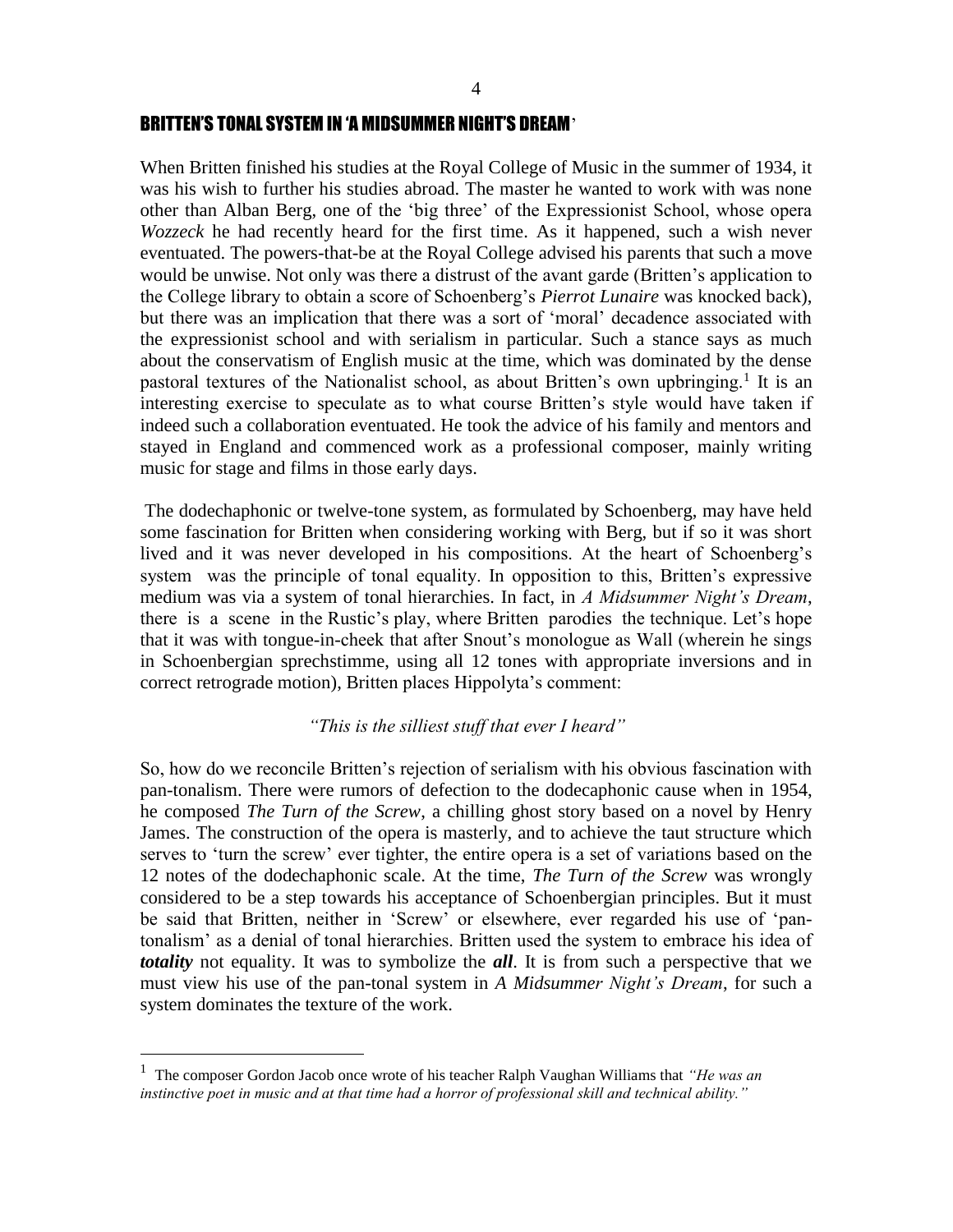From the very beginning of the opera, with the mysterious sliding string chords, we are drawn into his sound world. This is no mere backcloth to the action but an evocation of the living, breathing wood. The totality of the world is symbolized by the use of sliding tonalities based on all twelve notes of the scale, although, typical of Britten's system of tonal hierarchies, one can perceive a definite reference point in G. Now, as you know, Shakespeare defines three distinct sets of characters in his play. Their co-existence certainly propels the story by various encounters and interactions, but as to the impact of one upon another, he leaves us to make of it what we may. There is no attempt to unify. Britten in his opera has chosen to employ a musical structure and tonality that has an interactive voice, permeating the work and embracing all characters, whether "torn by desperate passions or by ludicrous aspirations."

Perhaps the most interesting and expansive example that I can give occurs in Act II which may well be called, the 'sleep' act. The four chords that are sounded at the beginning, set out all 12 notes (without repetitions, except for octave doublings), each chord having a distinct orchestral timbre. <sup>2</sup>



 $\overline{a}$ 

**Muted strings. Muted brass. Woodwind. Harps and Percussion.**

Throughout the ensuing Act, these chords form the basis or 'ground'<sup>3</sup> for a set of variations which continue throughout the act, and all the characters share in the unifying music of prelude, interludes and postlude which again contrives an emphasis that is not explicit in Shakespeare. Whether for sophisticated lover or rough tradesman, it symbolizes sleep and dreams as the familiar gateway to a blessed realm of fantasy that is otherwise accessible only through enchantment. "Thus humans and 'supernaturals' alike are shown to share an existence in which the absurdity may stand revealed as a clue to essential truth."

 $2$  The same chord sequence, albeit in a different sequence, occurs at the start of the final movement of his *Serenade* (Opus 31) ,evoking the totality of the world of sleep ina setting of the sonnet 'To Sleep' by Keats.

<sup>&</sup>lt;sup>3</sup> Britten's link with Purcell is well illustrated here. The baroque and distinctly Purcellian device of the 'ground bass', is linked with the Doctrine of the Affections (that process of rationalizing emotional states by use of rhetorical principles). This led to the 'ground' having associations with things of the earth or the' ground'. Thus, Purcell's use of it is predictable when, for example Dido is 'laid in earth' or Oedipus conjures up from the nether regions, the ghost of his father Laius, in his great song, *Music for a while* or when, as a prelude to sleep (on the 'ground' of course), such is used as a basis of his *Evening Hymn*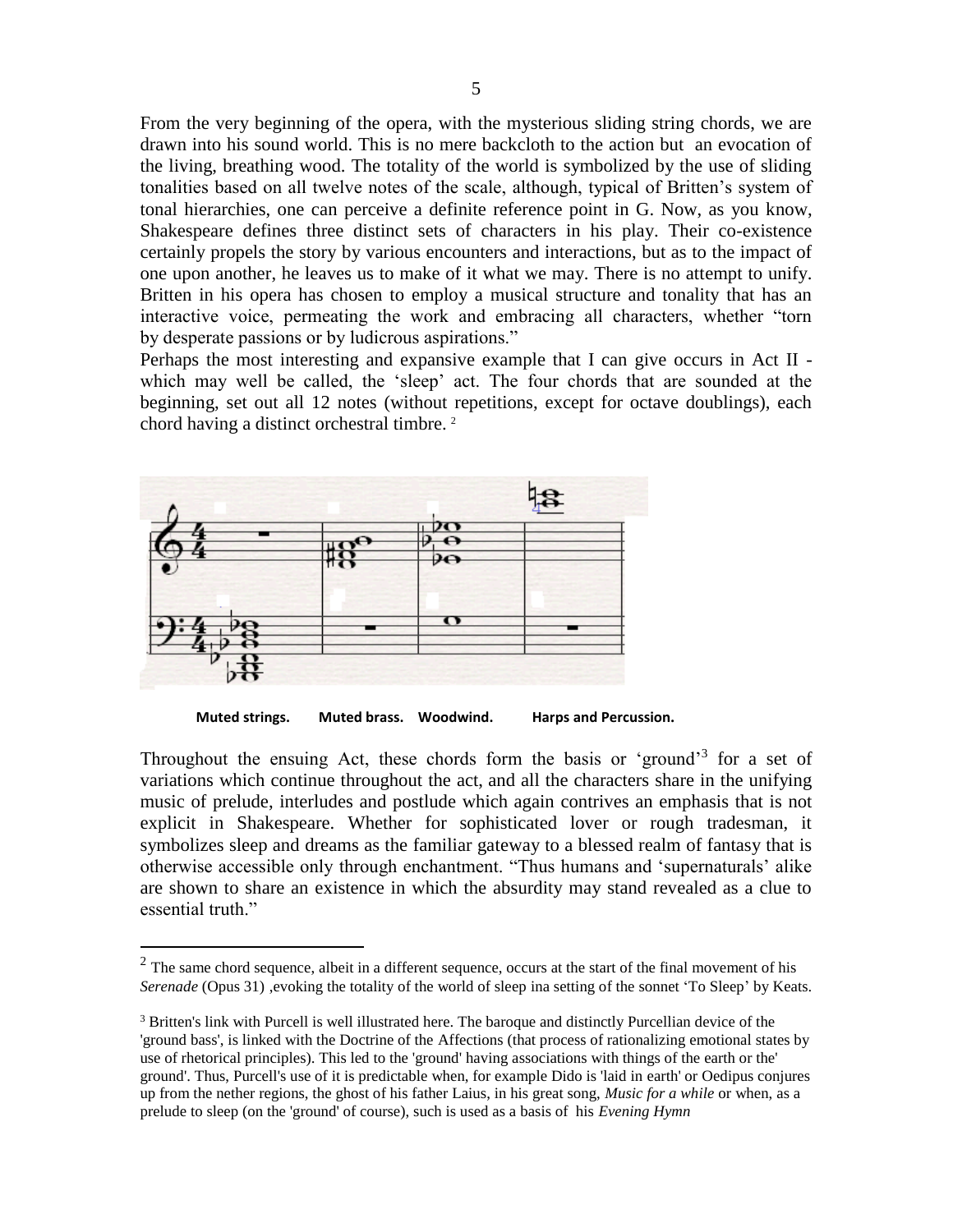# MORE FAIRIES AT THE BOTTOM OF MY GARDEN

**Above, I spoke in general terms regarding fairy traditions in England and Europe as a background to the sprites that Shakespeare casts in his play. Let me now take you through these individual characters in a little more detail - their origins and personal characteristics.**

### TYTANIA

Tytania is the fairy with the longest history. She has links with the pagan deities of Roman times and although not portrayed as a goddess in Shakespeare's story, she does share similar traits. For example, early in the play, she is described as having devoted women followers ("His mother was a votress of my order" 2, I, 123ff.).

The Roman poet Ovid, first mentions her name as an alternative name for Diana, the goddess of chastity (although this virtue cannot be attributed to Shakespeare's Queen, as she is married to Oberon.) The fact that the quarrel between Oberon and Tytania is the cause of havoc in the mortal sphere, not only in the lives of humans but also in the elemental realm (2, I, 82ff.), also links her character with the gods and goddesses of ancient times, whose personal lives, it was said, impacted upon the smooth running of the seasons as well as the personal lives of mortals.

Tytania was also known by other names. For example, in *Romeo and Juliet*, written around about the same time, Shakespeare refers to her as Queen Mab in Mercutio's famous monologue.

#### **OBERON**

Oberon's first literary appearance as king of the fairy realm can be traced back to the French medieval romance, *Huon de Bordeaux*. In this poem, Oberon (originally Alberon in the French, and Alberich in the German - yes, the same character from Wagner's Ring, who steals the gold from the Rhinemaidens- a much darker character than his predecessors) is a dwarf-king, who helps the hero achieve his goals by magical means. It was in the English translation by John Bouchier that the name Oberon was first used. This translation was published shortly before Shakespeare wrote his play.

### **PUCK**

Like Oberon and Tytania, Puck was not a character solely of his imagination alone. People of Shakespeare's time would speak of a puck, or the puck in general reference to a kind of fairy. They were mischievous beings, able to change their shapes into human or animal forms and were especially likely to appear as flickering lights to mislead travelers in the night. However, the puck was a friendly spirit at heart and was often called Robin Goodfellow. He was sympathetic to lovers and was particularly ready to help the industrious housewife in her daily chores. His attributes are clearly stated early in Act 2. (2, I, 32-42). Shakespeare places him at the centre of the play as Oberon's agent. He alone is responsible for all the complications that arise.

#### PEASEBLOSSOM, COBWEB, MUSTARDSEED and MOTH.

Unlike the above characters, the four solo fairies are Shakespeare's own invention. Their names suggest creatures of exceeding smallness and fragility and something of a contrast to the almost human characteristics of the others. (Is this why Puck takes such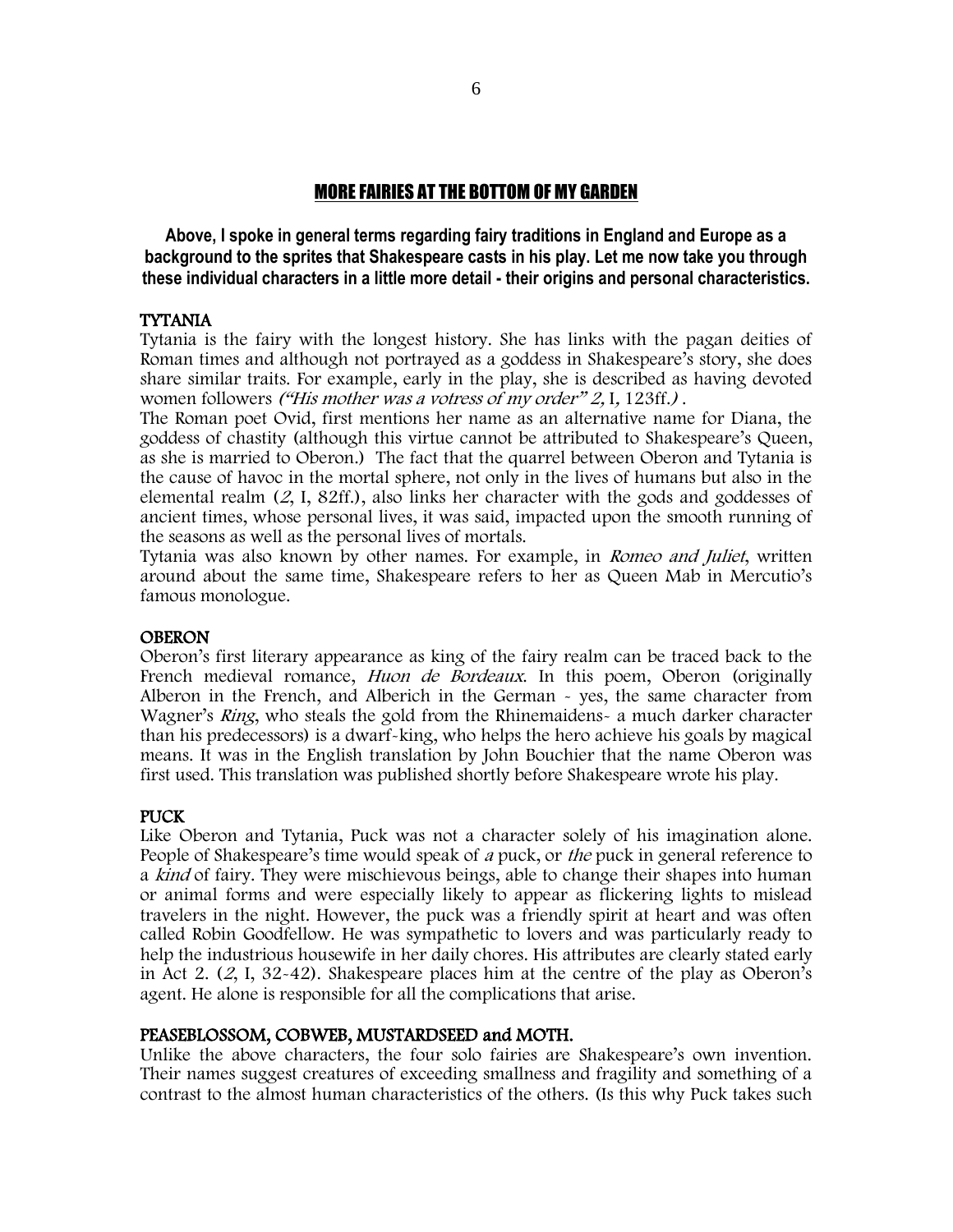delight in harassing them?). They are the attendants to Tytania, and to emphasize their protective role, Britten in the opera, gives them music that is quite military in character.

# **TRIVIA**

#1. Some other operas using Shakespeare stories include: Verdi's *Otello*, *Macbeth* and *Falstaff*, Bellini *I Capuletti e Montecchi*, Gounod's *Romeo and Juliet*, Walton's *Troilus and Cressida* and Reimann's *King Lear.* Can you think of any others? #2. Britten's opera was the first to cast the countertenor voice in a major operatic role since the age of the baroque. His choice was inspired by the singing of Alfred Deller, who created the role of Oberon.

# **Origin of the Rustic's names**.

The six Rustics, or workmen, are given names that reflect their respective professions. However their derivation is not as obvious to us today as it would have been for the people of Elizabethan England. Here's are possible explanations.

| <b>Quince</b> , the carpenter.  | His name is taken from the wedge-shaped pieces of wood<br>used in building. These were called 'quions'.                                                                                                                                 |
|---------------------------------|-----------------------------------------------------------------------------------------------------------------------------------------------------------------------------------------------------------------------------------------|
| Snug, the joiner.               | The importance of a joiner ensuring a 'snug' fit of his<br>woodwork gives rise to this moniker.                                                                                                                                         |
| <b>Snout</b> , the tinker.      | One of the tinker's most regular tasks was to repair<br>the spouts or 'snouts' of kettles and teapots.                                                                                                                                  |
| <b>Bottom</b> , the weaver.     | There is an old medical term in weaving called 'weaver's<br>bottom' where the tail bones get sore from long stints at the<br>loom. The name could also derive from the device onto<br>which the thread is wound is called the 'bobbin'. |
| Flute, the bellows mender.      | The whistling noise made by the bellows when blowing<br>air onto the coals give could give Flute his name.                                                                                                                              |
| <b>Starveling</b> , the tailor. | There was a popular belief at the time that tailors were<br>always very thin.                                                                                                                                                           |

Joseph Ward, (a cherished teacher and colleague at the Queensland Conservatorium for many years) created the role of Starveling. He was dubbed by Britten and Pears, "Joe, the first excellent Moon (pp!)" because of the amusing manner he devised of singing this character in the play-within-a-play.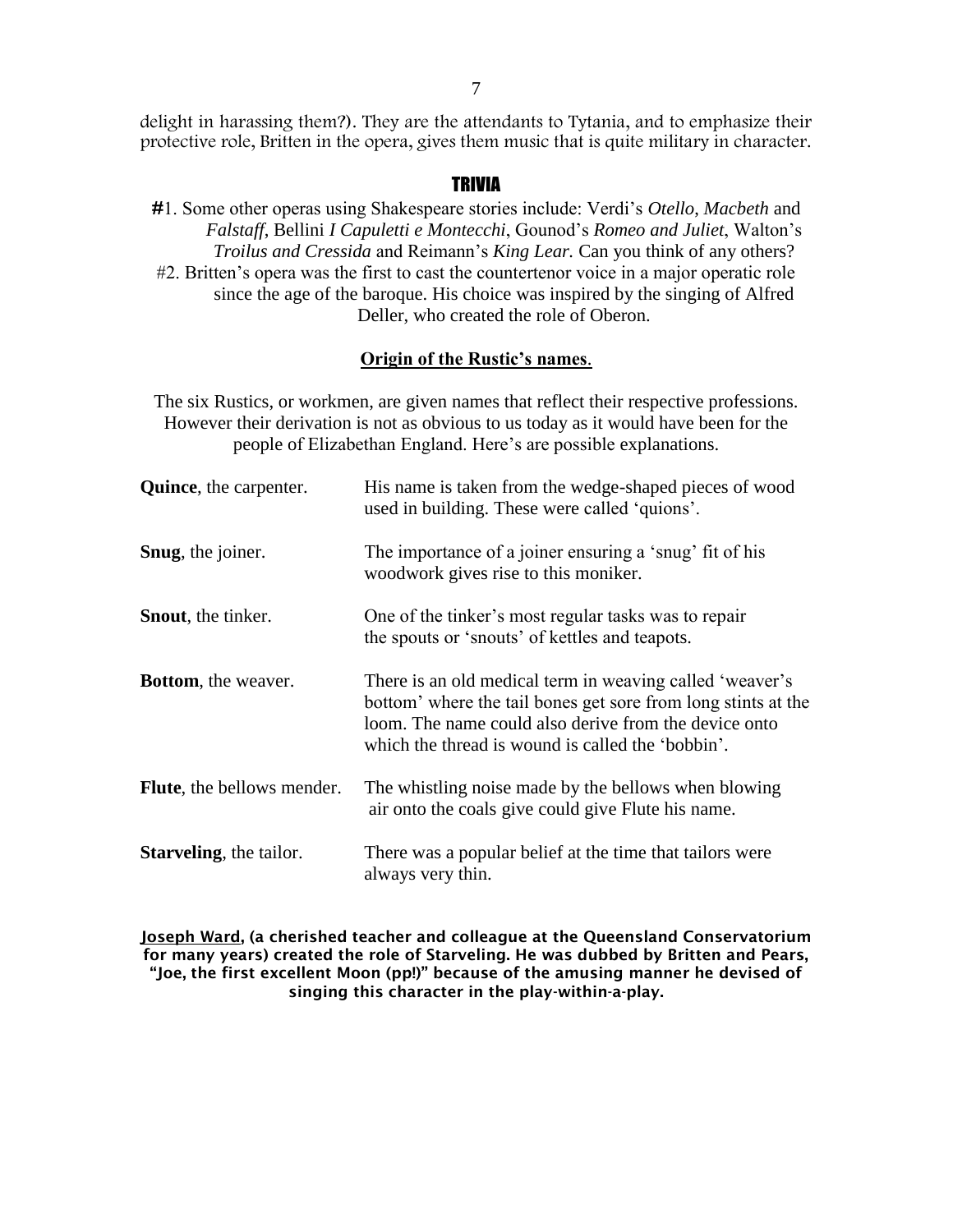### Writing for the voice - Britten and the English language

**I would like to deal with two separate, yet linked topics in the following article. Firstly, I would like to examine Britten's deftness in the setting the English language- the environment in which he found himself and the legacy to which he responded Secondly, I will look at how he was inspired by the human voice and the musical and vocal qualities he most admired in his interpreters.**

### **Britten and the English Language.**

Following the death of Henry Purcell in 1695, English music was dominated by the Italian style and language. There were flashes of local greatness with such imported stars as Handel (although his setting of his adopted language is usually agreed to be somewhat idiosyncratic) and such homegrown talents as Arne and Hooke, both talented composers but whose gifts were always going to be in the shadow of the mighty Handel. When pointing to highlights over the next 150-200yrears it usually centres around visits by such European luminaries as Haydn, CPE Bach, Mendelssohn etc rather than any homegrown talent. Even as late as the C19th, the Italian influence was such that all operas performed at Covent Garden were done so in Italian. Ludicrously, this included the first English performance of Stanford's *The Veiled Prophet of Korassan*. In such a manner, English music languished for some 150 years. Around the middle of the C19th, Stanford and Parry, following nationalist trends in European countries, began to restore to English music a character of its own. They and their more famous students led by Vaughan Williams, set the English language with restored pride by using techniques and 'rules' which were the basis for compositional processes in the European Schools. For example, the technique of word setting as laid down by Wolf and his contemporaries, that of one note per syllable, ensured the prosaic intactness of the poem and perhaps the speech-like delivery of the text, but perhaps straightjacketed vocal delivery in other ways. When Britten came on the scene, he found the prevailing techniques insufficient for his expressive needs. He looked for a model, not to his English or European contemporaries, but back 300 years to his predecessor, Henry Purcell. In an article written in 1945, Britten talks about this influence.

*"One of my chief aims is to try and restore to the musical setting of the English language a brilliance, freedom, and vitality that have been curiously rare since the death of Purcell. In the past hundred years, English writing for the voice has been dominated by strict subservience to logical speech rhythms, despite the fact that accentuation according to sense often contradicts the accentuation demanded by emotional content. Good recitative should transform the natural intonations and rhythms of everyday speech into memorable musical phrases (as with Purcell), but in more stylized music, the composer should not deliberately avoid unnatural stresses if the prosody of the poem and the emotional situation demand them, nor be afraid of a high-handed treatment of words, which may need prolongation far beyond their common speech-length, or a speed of delivery that would be impossible in conversation.***"**

There are many examples of this method in "Dream", but one particularly delightful section illustrates the technique he speaks of extremely well. When the fairies enter Theseus' palace to issue their blessing at the end of the opera, they



...on paper, the stresses seem unnatural and awkward, but when you listen to it, you will surely agree that nothing could be more apt and beautiful.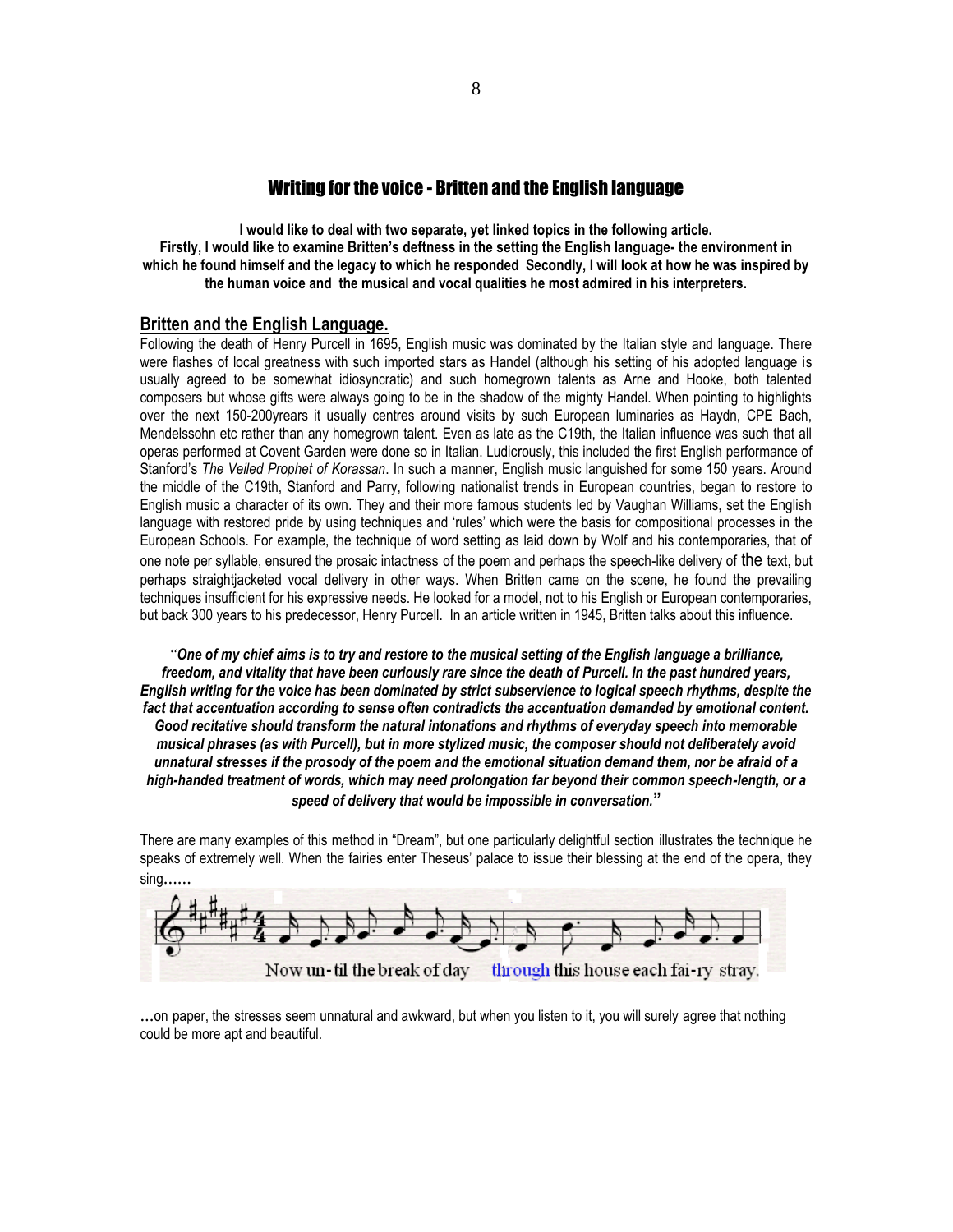Britten also restored to the setting of the English language a virtuosity and dramatic character that also has its roots in the music of Purcell. Amidst the halcyon tones of English music in the first part of this century, Britten's settings fairly burst on to the scene. To those who liked it was arresting. However, among the conservative pastoral tones that dominated the English music scene at that time, his music seemed precocious and threatening. In reviewing one of the young Britten's compositions for a RCM scholarship, a panel of senior composers, which included Ralph Vaughan Williams and John Ireland were heard to exclaim, "What is an English public schoolboy doing writing music of this kind?" The young Britten's music was thus labeled 'clever', and his astounding technical skill was used as a rod with which to beat him. For example, after the premiere of *Our Hunting Fathers* at the Norwich festival in 1936, *The Times* reacted as though to an attack of childhood measles.

> *"... if it is a stage to be got through, we wish* [the composer] *safely and quickly through it"*

Such widespread attitudes from the establishment paid a large part in Britten's decision in May 1939, to leave for America. The self-imposed exile lasted 3years.

#### **Writing for the Voice**

In discussing a casting problem with the late John Culshaw (former legendary record producer for Decca), Britten left us with no doubt as to what he looked for in a singer.

> "*Frankly, I'm not very interested in beautiful voices as such. I'm interested in the person behind the voice."*

In other words, a beautiful voice controlled by a mind was a blessing indeed, whereas a mindless, beautiful voice was of no interest to him. As Graham Johnson points out in his discussion of Britten's vocal music, self -conscious and artful vocal display, yield diminished returns when singing his music. This does not deny the technical demands that it makes on the artist, which can be formidable indeed, but in performing any great music, a humility and self abnegation must lie in the heart of the artist.

Thus, it is not surprising then that Britten wrote most of his vocal works for specific singers in mind; singers whose imagination and intelligence he respected and who shared his vision, imagination and passion for poetry of the word. Of course the voice most associated with Britten's music is that of the tenor Peter Pears. Pears was an extremely cultivated and well-read musician, and his knowledge of literature had a strong influence upon the texts which Britten chose to set. Such appreciation and dedication to the poetic idea is evident in the manner of his vocal delivery. Diction is paramount, and his care for colour and textural inflection is unsurpassed. The unique colour of his voice is not to everyone's taste. However, it inspired Britten (and many other composers such as Walton, Tippett, Lutoslawski etc) to write some of his most wonderful music. Britten always claimed that without the inspiration of Pears' voice, he would be nothing. Graham Johnson, that supreme accompanist who worked closely with Britten and Pears, describes the tenor thus.

> *"It is given to very few singers to forget themselves so entirely, to immerse themselves in the music with such selflessness, that they make us believe that they stand for an entire faith, that they mourn on behalf of a whole generation. Yet this was Pears' achievement ..*"

It was this quality of individuality and commitment that attracted Britten to particular singers and they remain the qualities that render his music best. Such great singers as Kathleen Ferrier, Dietrich Fischer-Diskau, Dame Janet Baker, Galina Vishnevskaya, John Shirley-Quirk are but a few among the many who along with Pears provided inspiration to the composer.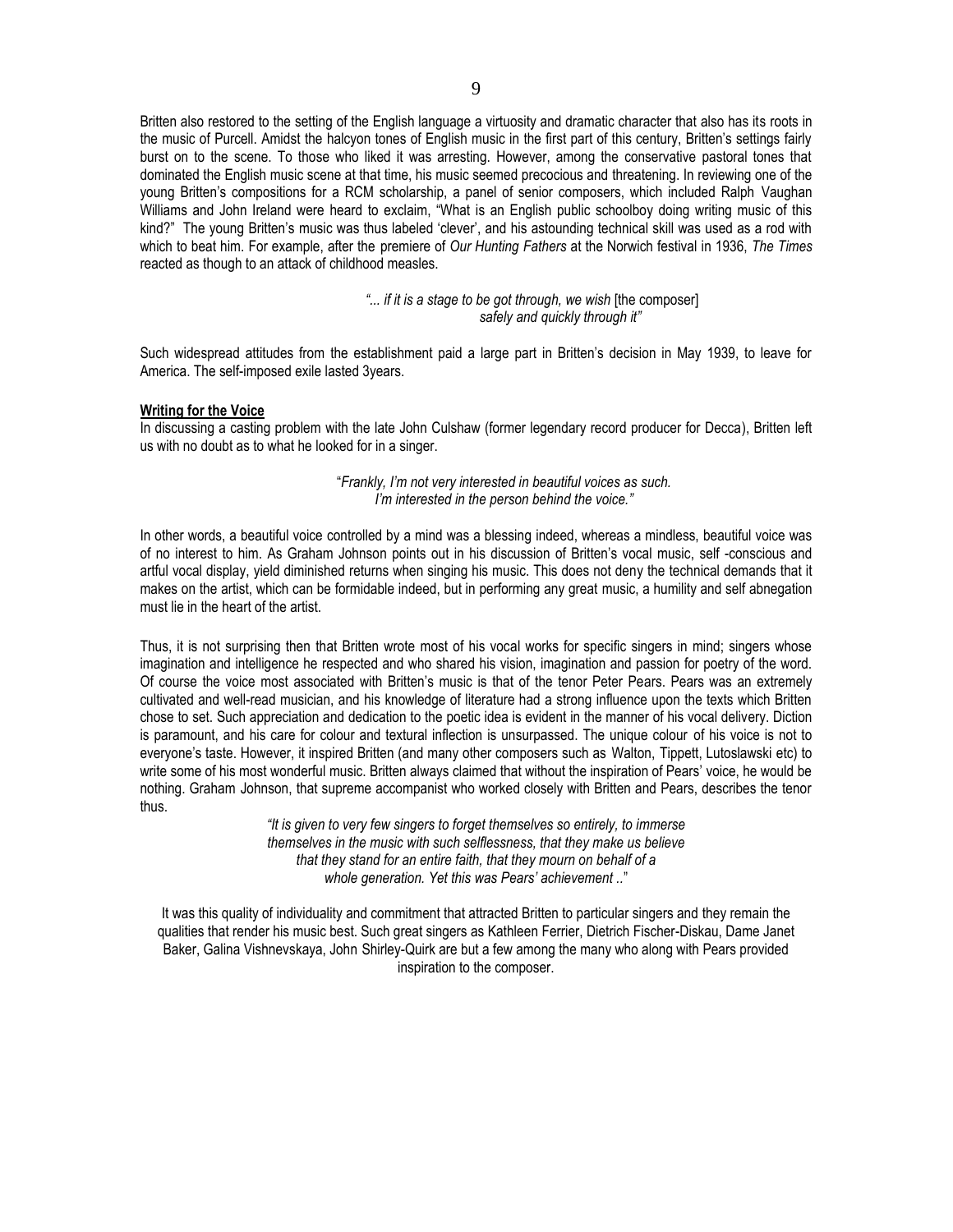# **BRITTEN'S RECURRING THEMES**

# Night and Dreams

As you become more familiar with Britten's compositions, you will be aware of his fascination with certain ideas or themes which recur again and again in his works. For example, there is the theme of Reconciliation via the Christian notion of Salvation (as seen in *Billy Budd, Rape of Lucretia* etc), Age and Decay (*Gloriana, Death in Venice*), Night and Dreams (*A Midsummer Night's Dream, Serenade, Nocturne* etc). On first glance, such themes seem diverse enough, but upon closer scrutiny, one is able to detect a point of origin from which they all spring. Nearly all seem to be derived from a parent theme which centres around the concept of innocence and the loss of that innocence.

In the following article, I would like to touch on the particular sub-theme of Night and Dreams (with its implications for *A Midsummer Night's Dream* ) and its relationship to this concept of innocence. However we first need to look at the motivation for this parent theme in Britten's compositions. What was the background to this preoccupation?

To answer this we have to look to Britten's own childhood. He was from a well-to-do middle class family. His father had a successful dentistry practice in the Suffolk seaside town of Lowestoft and by all accounts, Britten's childhood was a happy one; some might say enchanted. Certainly being the youngest of four children and displaying prodigious talents (and not just in music), he was doted upon by his mother and elder sisters. This idyllic view of childhood remained with him all his life and like Ravel he identified strongly with children, writing many works specifically for and about them. However the 'innocence' of childhood inevitably gives way to the 'experience'of adulthood and such was a difficult transition for Britten, who never really came to terms with it. Like the symbolist poet Rimbaud, whose brilliant poems he set in his orchestral cycle *Les Illuminations*, Britten had experienced as a child, extraordinarily vivid sensations and impressions of the world, and in this innocent state would have registered them without any conscious or rational control. But innocence is vulnerable. As an adult he could no longer access in its pristine form, this unquestioning wonderment and amazement in Nature, which to him contained the seeds of essential truth. In this way he reflects the feelings of many other famous artists who have expressed the loss of these childlike qualities as if it were the loss of their very soul. There are some artists who have been able to retain the 'vision splendid', that unselfconscious expression of childlike wonder. Ravel was such a one and I think Mozart was too and some might say that filmmaker Steven Spielberg has retained it. Most others, however, realise the loss and are burdened by it. Blake mourns it in his *Songs of Innocence and Experience*, where the innocent joys and happiness of the first part of the collection (..To see a World in a grain of sand...) are turned by 'experience', in the second to woe, misery and wrath. Wordsworth too, in his *Intimations of Immortality* mourns the 'refining' influence of civilization.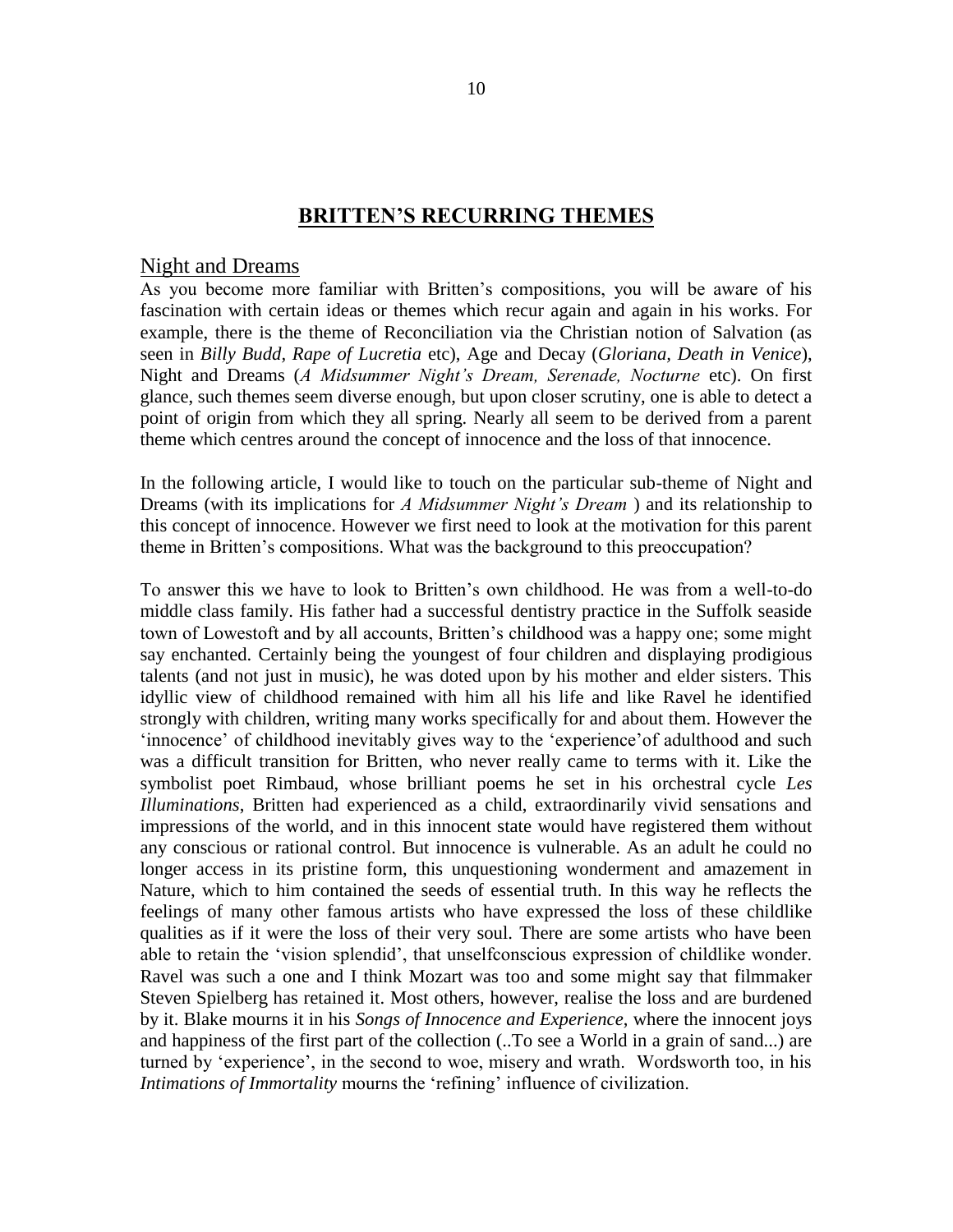*There was a time when meadow, grove, and stream The earth, and every common sight, To me did seem Apparell'd in celestial light, The glory and the freshness of a dream. It is not now as it hath been of yore;- Turn whereso'er I may, By night or day, The things which I have seen I now can see no more.*

Wordsworth knew that the essence of the artists vision and imagination is but a remnant of the child's insight and that the childhood vision and unique wisdom, once lost can never be recaptured in its pristine purity.

Britten seemed to feel this loss more than others. He was beleaguered by the burden of 'self-consciousness' and he gave memorable expression to it in so many of his compositions. If any one work sums up the theme, it is in the final song of his cycle *Winter Words*, settings to poems of Thomas Hardy. The song entitled *Before Life and After* is imbued with an extraordinary longing and sense of loss. I believe it to be one of the great songs of this century. $4$ 

> *A time there was - as one may guess and as, indeed, earth's testimonies tell - Before the birth of consciousness, When all went well .....*

*But the disease of feeling germed, and primal rightness took the tinct of wrong; e're nescience shall be reaffirmed. How long?*

*....*

 $\overline{a}$ 

<sup>&</sup>lt;sup>4</sup> It is perhaps significant that one of his last works was an orchestral suite based upon English folksongs which bears the title (taken from this Hardy poem) *A time there was...* It is a brooding, nostalgic work, which while reflecting upon what might have been, typical of Britten's humanism, it also has within it a sense of calm resignation to what was now inevitable.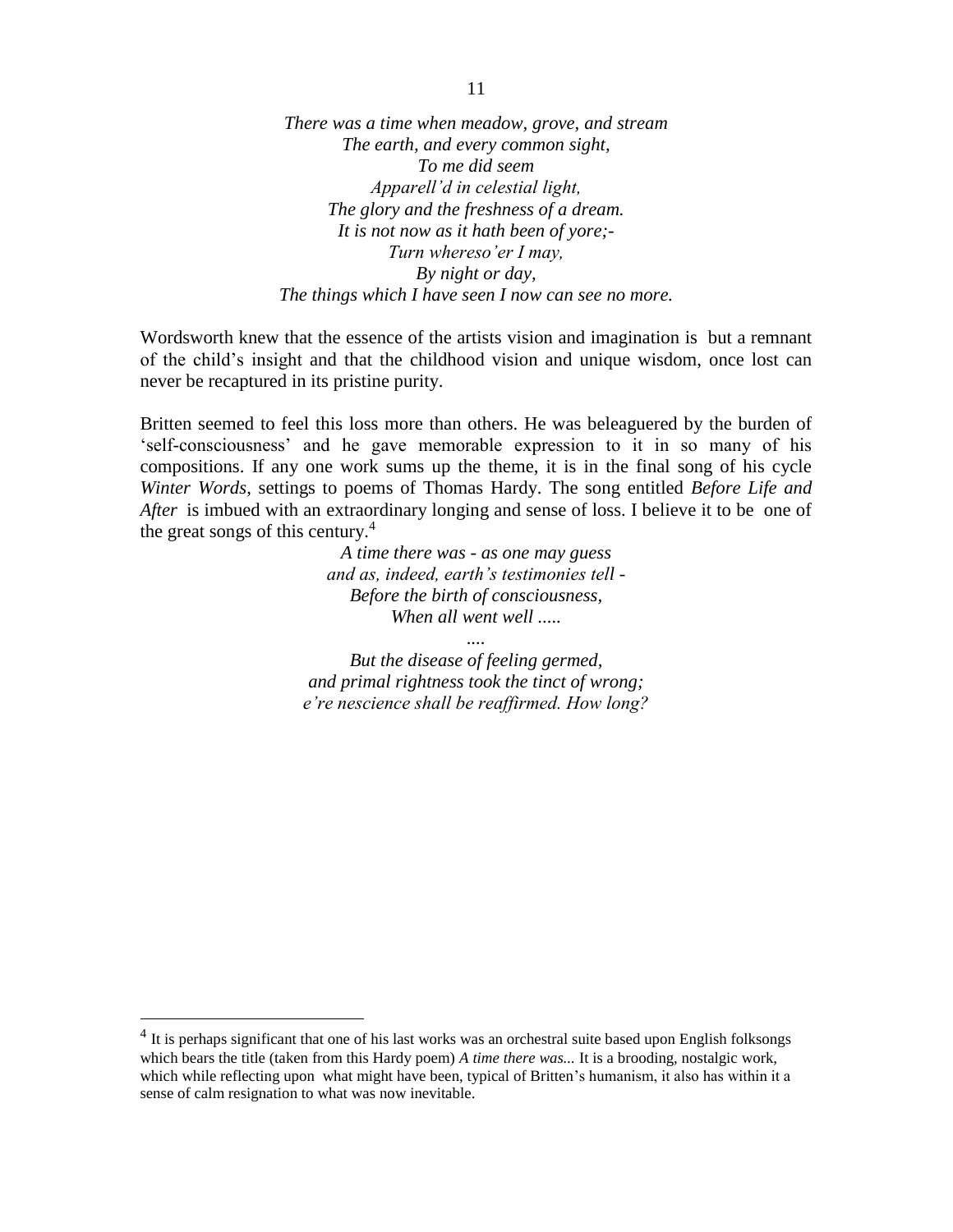### **INNOCENCE AND THE WORLD OF DREAMS**

*"Night and Silence, these are two of the things I cherish most."*

Britten's words are confirmed by the number of his compositions inspired by the nocturnal world. For him, night was a blessed time when one could experience the healing power of sleep and enter the magical world of dreams. It was a world close to that of the unselfconscious imagination of the child; a realm of enchantment viewed as it were through 'magic casements'(to quote Keat's).

Other great composer's have been similarly inspired by the night and the power of dreams. Witness Schubert's great song *Nacht und Traume*, or Faure's *Apres un Reve*. But where these songs are essentially an escape from reality because the truth of day is too painful to face ('O night, give me back my dreams..' is the anguished cry of the singer on awaking in Faure's song), Britten's view of the world of dreams is a regenerative and healing one, despite the monsters that might infiltrate our reveries. The power of the Night is invoked with all its magic, childlike qualities not as a means of escape but as a means of restoring order and grace to the day.

So it is in *A Midsummer Night's Dream.* The Lovers are rejuvenated and restored by their experience in the enchanted wood. They have lived a lifetime in this single night and in the process have learned much. The fairies' blessing over them, shares a resonance with the Hardy poem quoted earlier. The fairies' world had never taken on the "tinct of wrong" or felt " the disease of feeling germed" and so the questioning longing implicit in Hardy's poem, is here given ingenuous answer by the fairies benediction.

# *Jack shall have Jill; nought shall go ill;*

*The man shall have his mare again, and all shall be well.*

The Rustics too, especially Bottom, experience a wonderment which transforms and enchants their 'ordinary' lives.

*I have had a dream* .. says Bottom

*..Past the wit of man to say what dream it was*.

 ...... and he knows - perhaps because in his simplicity, he is closest to the innocence of the fairies who ministered to him in his 'translated' state - that his dream requires no interpretation.

### *Man is but an ass if he go about to expound this dream*.

Nothing should be rationalized - as a knowing, 'experienced' adult might do - if he is to preserve the enchantment of his experience.

In the midst of all the hype and sophistication of today's society, such ideas will be dismissed as naive and fanciful. Yet this is exactly the attitude that Britten mourned. The 'real' world is so much more than that which we can rationalize and touch, and in it, the insight of the unsophisticate has much to offer us.

> *To see a World in a grain of sand, And a Heaven in a wild flower, Hold Infinity in the palm of your hand , And Eternity in and hour*.

> > (From: *Auguries of Innocence* by William Blake)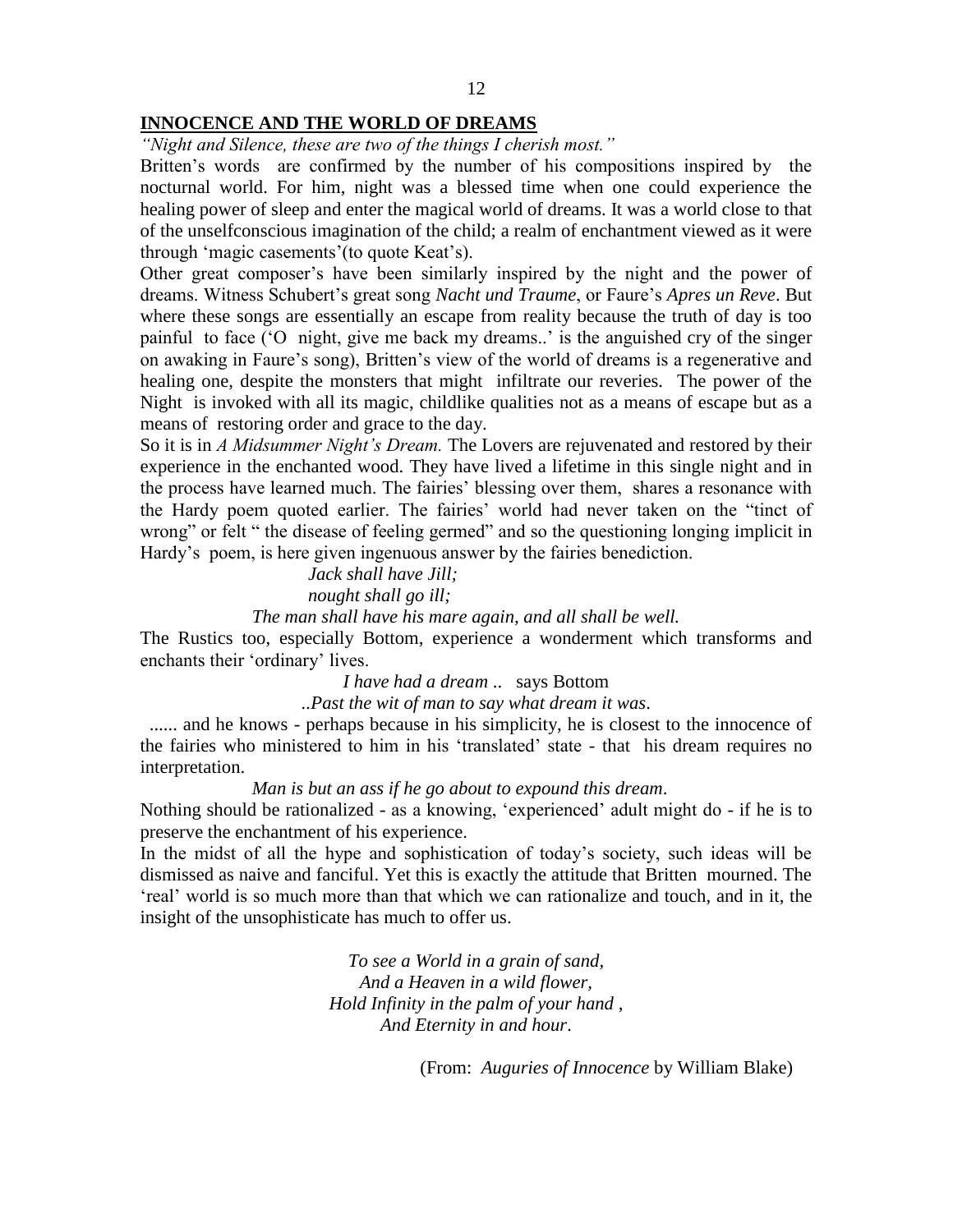### BRITTEN'S COMPOSITION PROCESS

**The following is an edited version of an article by Britten from the** *Observer***, 6th June 1960. In this article, Britten speaks first hand about his new opera** *A Midsummer Night's Dream***, his compositional processes and what he looks for in his interpreters.**

"Writing an opera is very different from writing individual songs: opera, of course, includes songs, but has many other musical forms and a whole dramatic shape as well. In my experience , the shape comes first. With *A Midsummer Night's Dream*, as with other operas, I first had a general musical conception of the whole work in my mind. I conceived the work without any one note being defined. I could have described the music, but not played a note.

It was a particularly bad winter for me, writing it. Normally I work perfectly normal hours, in the morning and again between four and eight in the evening. Around Aldeburgh, the weather seems always to be better in the morning; it clouds over about midday and I don't work then. I cannot work at night. In Suffolk, the air is strong, and by nightfall I want to do nothing but sleep. This winter I became quite ill, but had to go on working. A lot of the third act was written when I was not at all well with flu. I didn't enjoy it. But I find that one's inclination, Whether one wants to work or not, does not in the least affect the quality of the work done. Very often it is precisely after one has had what one feels to have been a wonderful morning, that one needs to watch out - perhaps one's critical faculties may have been asleep.

I haven't tried to give the opera an Elizabethan flavour. It is no more Elizabethan that Shakespeare's play is Athenian. Perhaps one or two points may seem strange. The fairies, for instance, are very different from the innocent nothings that often appear in productions of Shakespeare. I have always been struck by a kind of sharpness in Shakespeare's fairies; besides, they have some odd poetry to speak - the part about *'ye spotted snakes with double tongue'* for instance. The fairies are, after all, the guards to Tytania; so they have in places, martial music. Puck is quite a different character from anyone else in the play. He seems to me to be absolutely amoral yet innocent. ..... he doesn't sing, but only speaks and tumbles about. I got the idea of doing Puck like this in Stockholm, where I saw some Swedish child acrobats with extraordinary agility and powers of mimicry, and suddenly realized we could do Puck that way.

#### **Britten goes on to talk about the first production in the tiny Jubilee Hall in Aldeburgh and then to the following passing thoughts on singers and acting.**

(Because of the size of the hall)..."the singers do not have to sing with such uniform volume, so that the voice can be used throughout it's full range of colours. Besides, on a small scale, we can choose singers who either can act or who are prepared to learn to do so. Some opera-goers seem to prefer singers who cannot act: There is a curious inverted snobbery current in this country which even prefers operatic acting to be as bad as possible. They do not want opera to be serious at all. They like singers who merely come down to the footlights and yell. For my part I want singers who can act. Mozart, Gluck and Verdi wanted the same thing ....... how many singers know how to move? I think it's essential for every potential opera singer to have a course of movement in an opera school."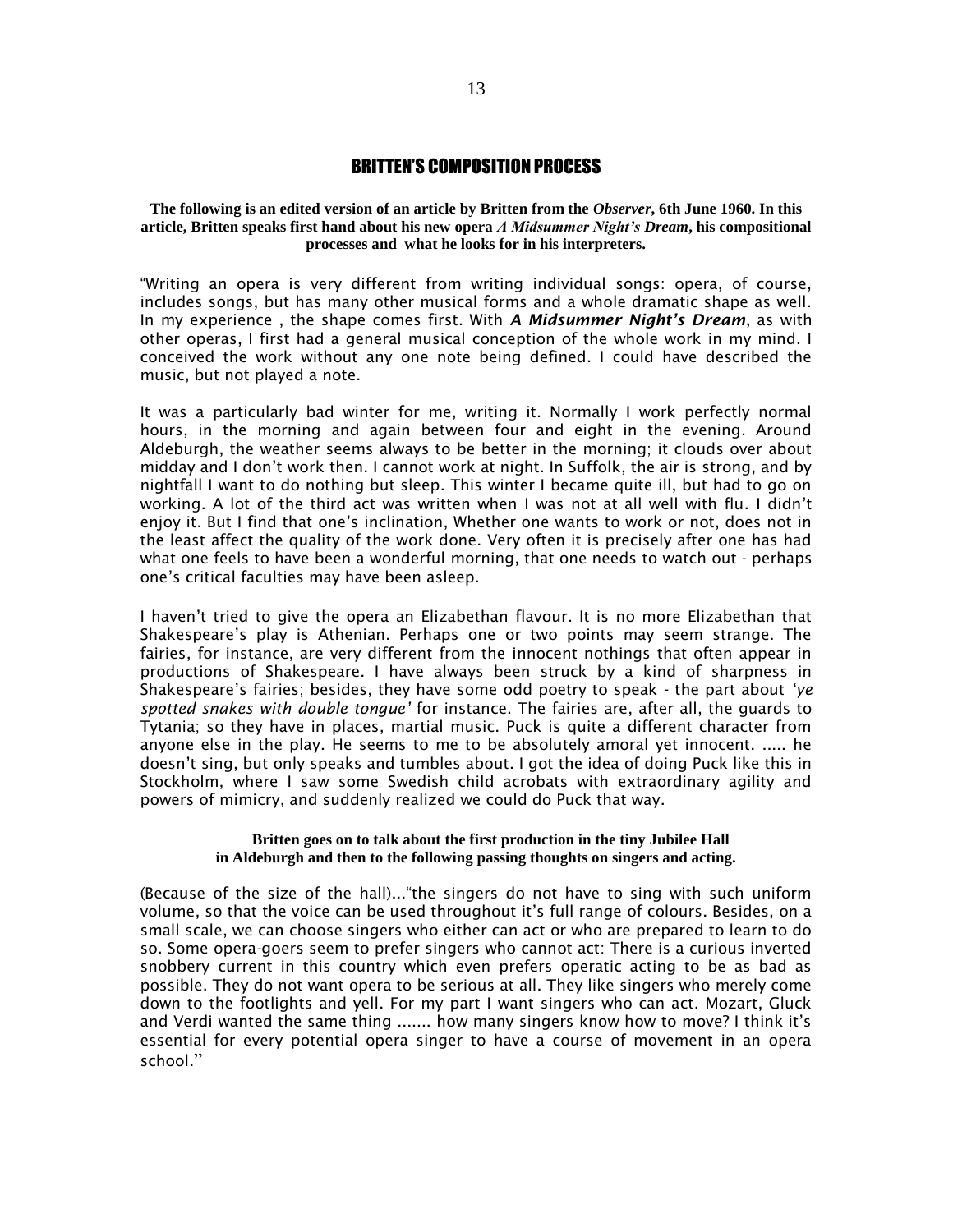# BRITTEN AND PARODY. THE PLAY-WITHIN-A -PLAY.

The word parody comes from the Greek word 'parodeia' which literally means "a song sung alongside another" and of course is that well known literary device, which by imitating the style and manner of a particular writer or school, emphasizes the familiar conventions and (perhaps) weaknesses of that school. Being a form of satire, parody has a fair degree of respectability associated with it and has been used by such famous writers as Dryden, Racine, Fielding, Lewis Carroll and of course Shakespeare. (As well as the 'Pyramus and Thisbe' play in *A Midsummer Night's Dream*, another famous example of Shakespeare's use of parody can be found in his *Hamlet*, where in the player's scene, he mimics the highly dramatic style of his contemporary, Christopher Marlowe.)

Parody in music probably doesn't have the same proud history as that of literature which stretches back to the Greeks, but it shares it's sophistication via some rather famous advocates. Mozart's *Musical Joke* (K. 522) is an obvious example and there are many others like Berlioz in *L'Enfance du Christ*, Offenbach in any number of his operettas, Walton in *The Bear*, along with Mahler, Ravel, Ives, Stravinsky, Schoenberg and others.

From very early on in his career, Britten took delight in parody as a structural and comic device. The work which first gained him international recognition at the age of 23, was his *Variations on a Theme of Frank Bridge*. The titles of the variations such as Romance, Aria Italiana, Wiener Waltzer etc are, as their names suggest, miniature, yet sophisticated caricatures of their source. They are of course superbly crafted, such that their origins are obvious, yet at the same time are of a character and originality that could only have come from the pen of Britten. Other examples of his use of parody can be found in his *Cabaret Songs*, *Albert Herring* and of course *A Midsummer Night's Dream*.

Now it must be said that the idea of using parody in the Rustics presentation of 'Pyramus and Thisbe' at the end of *A Midsummer Night's Dream* was not originally Britten's. He was following Shakespeare's lead. For their presentation at the Duke's celebrations, Quince and his fellow amateur thespians had chosen a classical story to deliver.(See **'Pyramus and Thisbe**', below.) Perhaps as a way of contributing to the amateur status of the actors and their rather out-dated style of delivery, Shakespeare departs from his normal unrhymed, 'iambic pentameter' verse and introduces rhythms and metres which parody a variety of antiquated poetic forms. To complement Shakespeare musically, Britten parodies various operatic forms with a particular lampooning of nineteenthcentury Italian opera. This style must have seemed an appropriate one for Britten to choose as a way of portraying the rather grandiose acting style of the rustics, as this operatic form developed by Donizetti and Bellini ( and, it should be said, a style never close to Britten's heart) so often "steered it's perilous way between the banal and the melodramatic".<sup>5</sup>

Britten constructs the play-within-a-play as fourteen tightly woven scenes and even though exceedingly funny, are always of a quality and charm that matches the rustics serious intent and good will.

 $\overline{a}$ 

 $<sup>5</sup>$  As a private joke with his performers, Britten at this point replaces English musical terms with rather</sup> grandiose Italian ones. *Lento lamentoso, Presto feroce* and *Allegro disperato* are for his singers delectation alone, as the audience are not privy to the score.